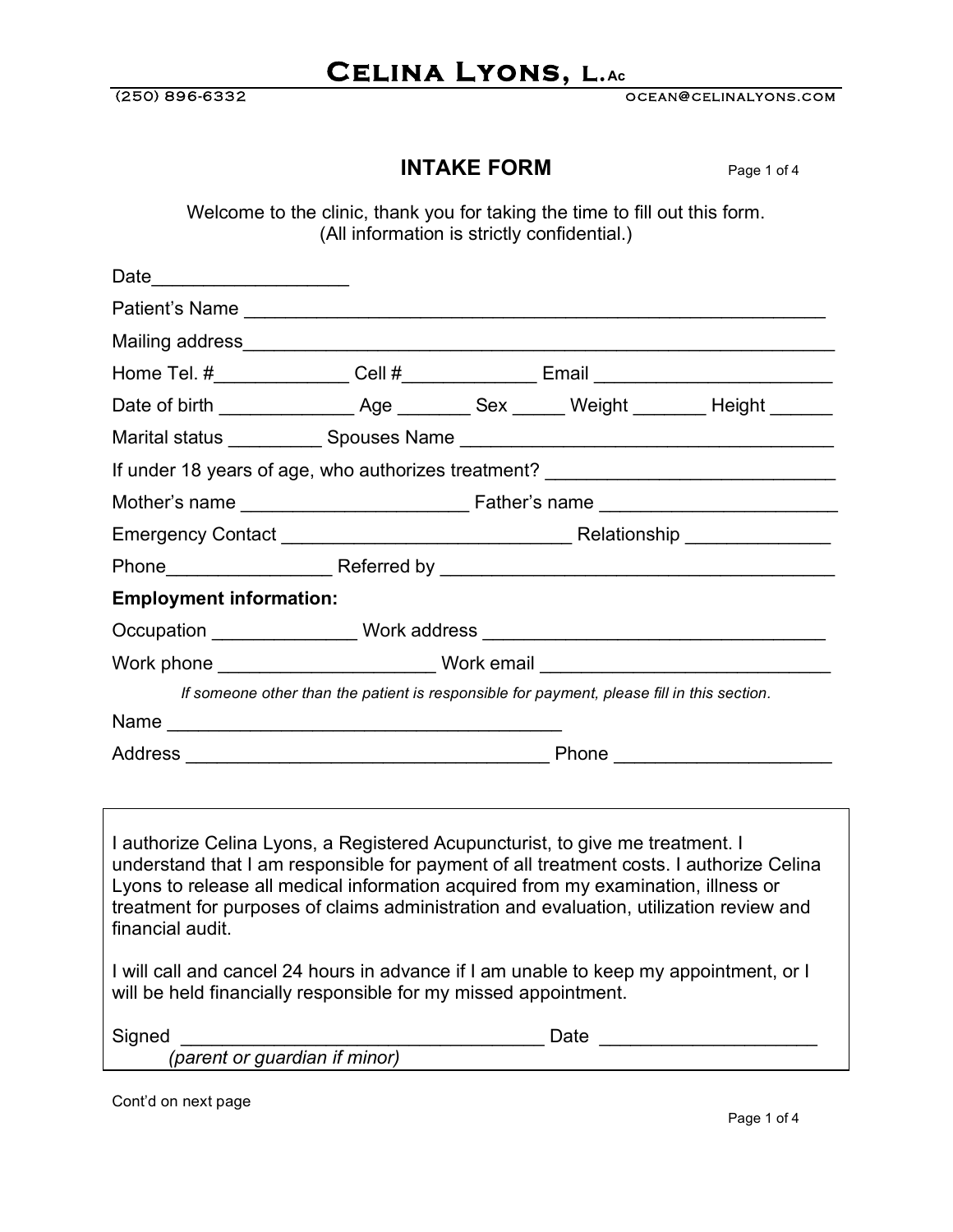(250) 896-6332 ocean@celinalyons.com **PERSONAL HISTORY** Page 2 of 4 Name \_\_\_\_\_\_\_\_\_\_\_\_\_\_\_\_\_\_\_\_\_\_\_\_\_\_\_\_\_\_\_\_\_\_\_ Age \_\_\_\_\_\_\_\_ Date \_\_\_\_\_\_\_\_\_\_\_\_ Please give a brief description of your present illness or health condition:  $\mathcal{L}_\text{max}$  and  $\mathcal{L}_\text{max}$  and  $\mathcal{L}_\text{max}$  and  $\mathcal{L}_\text{max}$  and  $\mathcal{L}_\text{max}$  and  $\mathcal{L}_\text{max}$  $\mathcal{L}_\text{max}$  and  $\mathcal{L}_\text{max}$  and  $\mathcal{L}_\text{max}$  and  $\mathcal{L}_\text{max}$  and  $\mathcal{L}_\text{max}$  and  $\mathcal{L}_\text{max}$  $\mathcal{L}_\text{max}$  and  $\mathcal{L}_\text{max}$  and  $\mathcal{L}_\text{max}$  and  $\mathcal{L}_\text{max}$  and  $\mathcal{L}_\text{max}$  and  $\mathcal{L}_\text{max}$ Do you have a major adult love relationship?\_\_\_\_\_\_\_\_\_\_\_\_\_\_\_\_\_\_\_\_\_\_\_\_\_\_\_\_\_\_\_\_\_\_ **In general**; Are you hot, or cold? \_\_\_\_\_\_\_\_\_\_\_\_\_\_\_\_ Are you thirsty? \_\_\_\_\_\_\_\_\_\_\_\_ What do you like to drink? Do you sweat at night? \_\_\_\_\_\_\_\_ In the day time? \_\_\_\_\_\_\_\_\_ Do you get headaches? \_\_\_\_\_\_\_\_\_ Dizziness? \_\_\_\_\_\_\_\_\_ Disturbances in vision? Musculoskeletal: Are you currently in any pain?

Please CLICK, TAP, or mark all areas where you feel pain, swelling, numbness or discomfort. Describe what you feel or observe in your own words. Write anywhere in this area.

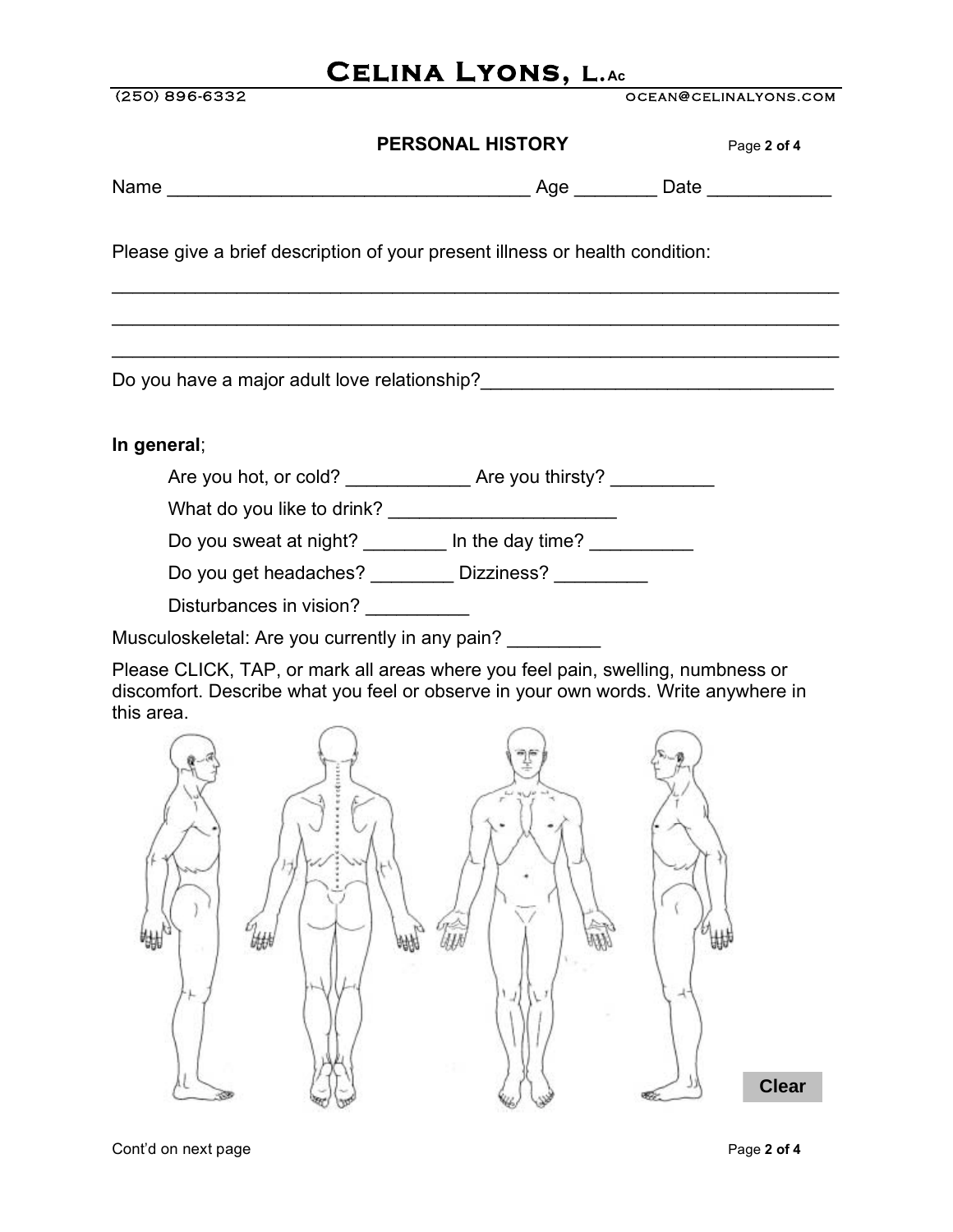(250) 896-6332 ocean@celinalyons.com

| <b>PERSONAL HISTORY</b><br>Page 3 of 4                                                                                                             |
|----------------------------------------------------------------------------------------------------------------------------------------------------|
| How many bowel movements per day? ____________ Are they formed? _______________                                                                    |
| Do you urinate often during the day? _______ At night? ______                                                                                      |
| Frequency during the night?                                                                                                                        |
| Do you breathe with difficulty upon slight exertion?                                                                                               |
| Do you exercise? _______ Describe. _________________________________                                                                               |
| Do you sleep well and easily? _______ How many hours? _______Bed time at: _______                                                                  |
| Do you feel that you have a good immune system? ________________________________                                                                   |
| Do you cough up sputum? _______ If so, what color and texture? _________________                                                                   |
| Please list all medical drugs you are currently taking: _________________________                                                                  |
| Do you have a history of many drugs used during childhood? _____________________                                                                   |
| Do you drink alcohol? _______ If so, how much and how often? ___________________                                                                   |
| Do you smoke? ________ Amount? __________ Have you had hepatitis? _____________                                                                    |
|                                                                                                                                                    |
|                                                                                                                                                    |
| List all chronic illnesses<br><u> 1980 - Johann Stoff, deutscher Stoff aus der Stoff aus der Stoff aus der Stoff aus der Stoff aus der Stoff a</u> |
|                                                                                                                                                    |
| List and date any surgeries or hospitalizations ________________________________                                                                   |
|                                                                                                                                                    |
| What negative emotion best suits you? (Example, anger, fear, grief, over-thinking,                                                                 |
| worrying, excess joy, depression, irritability) ________________________________                                                                   |
| Do you have low back pain? _____________ Ringing in the ears? _____ Dry eyes? _______                                                              |
| Sore joints? ___________________________                                                                                                           |